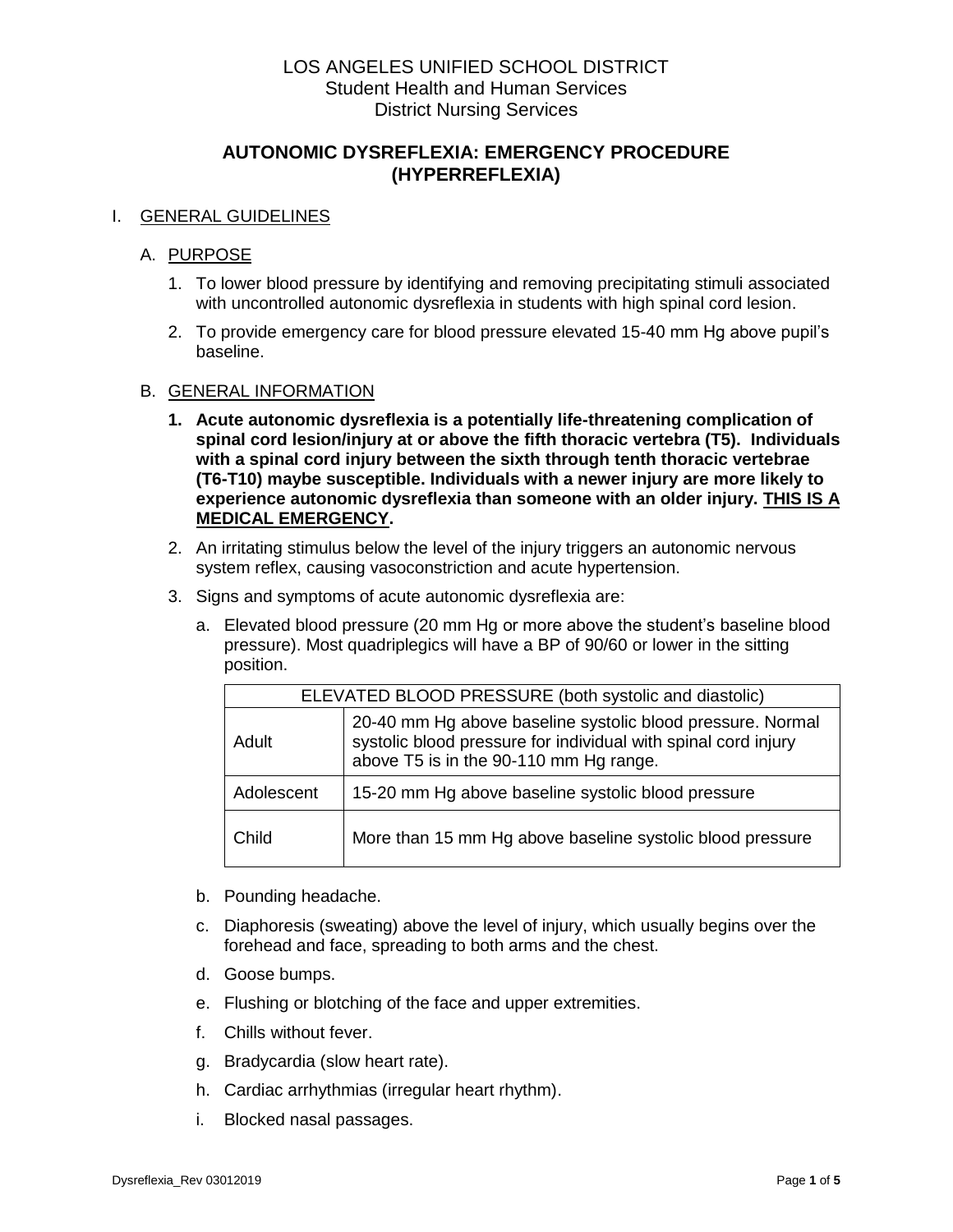- 4. Causes of Dysreflexia are:
	- a. Distention of bladder.
	- b. Fecal mass in the rectum.
	- c. Other stimuli to viscera such as painful skin irritations (cuts, burns, bruises, abrasion, sunburn, or pressure on the body), ingrown toenail, tight or restrictive clothing, shoes, or braces and menstrual cramps.
- 5. This condition can develop suddenly and may lead to seizure, stroke and death unless treated promptly and correctly.

#### **6. Parents must always be notified when this procedure is implemented.**

#### C. PRECAUTIONS

- 1. Monitor student carefully to prevent occurrence of stimuli which cause dysreflexia.
- 2. School nurse should establish student's baseline blood pressure, pulse and respirations annually as follows:
	- a. Have the student in a sitting position.
	- b. Obtain morning and/or afternoon readings of each vital sign for five consecutive school days.
	- c. Determine the average reading, record average reading in electronic health record and on emergency response procedure.
	- d. Monitor periodically.

#### D. PERSONNEL

- 1. School nurse, licensed nursing provider (RN or LVN), school physician.
- 2. Designated school personnel under direct or indirect supervision of the school nurse.
- 3. If school nurse is not present, call paramedics.

## E. EQUIPMENT

- 1. Provided by parent:
	- a. Water soluble lubricant
	- b. Topical anesthetic ointment (such as Nupercainal ointment) if ordered
	- c. Student-specific catheterization supplies
		- i. Clean intermittent catheterization supplies

## ii. Foley catheter Fr. can and supplies

- d. Irrigating solution if prescribed by licensed healthcare provider
- e. Sterile syringe (capacity for 30cc irrigating solution)
- 2. Provided by school:
	- a. Blood pressure measurement equipment
	- b. Stethoscope
	- c. Disposable non-latex gloves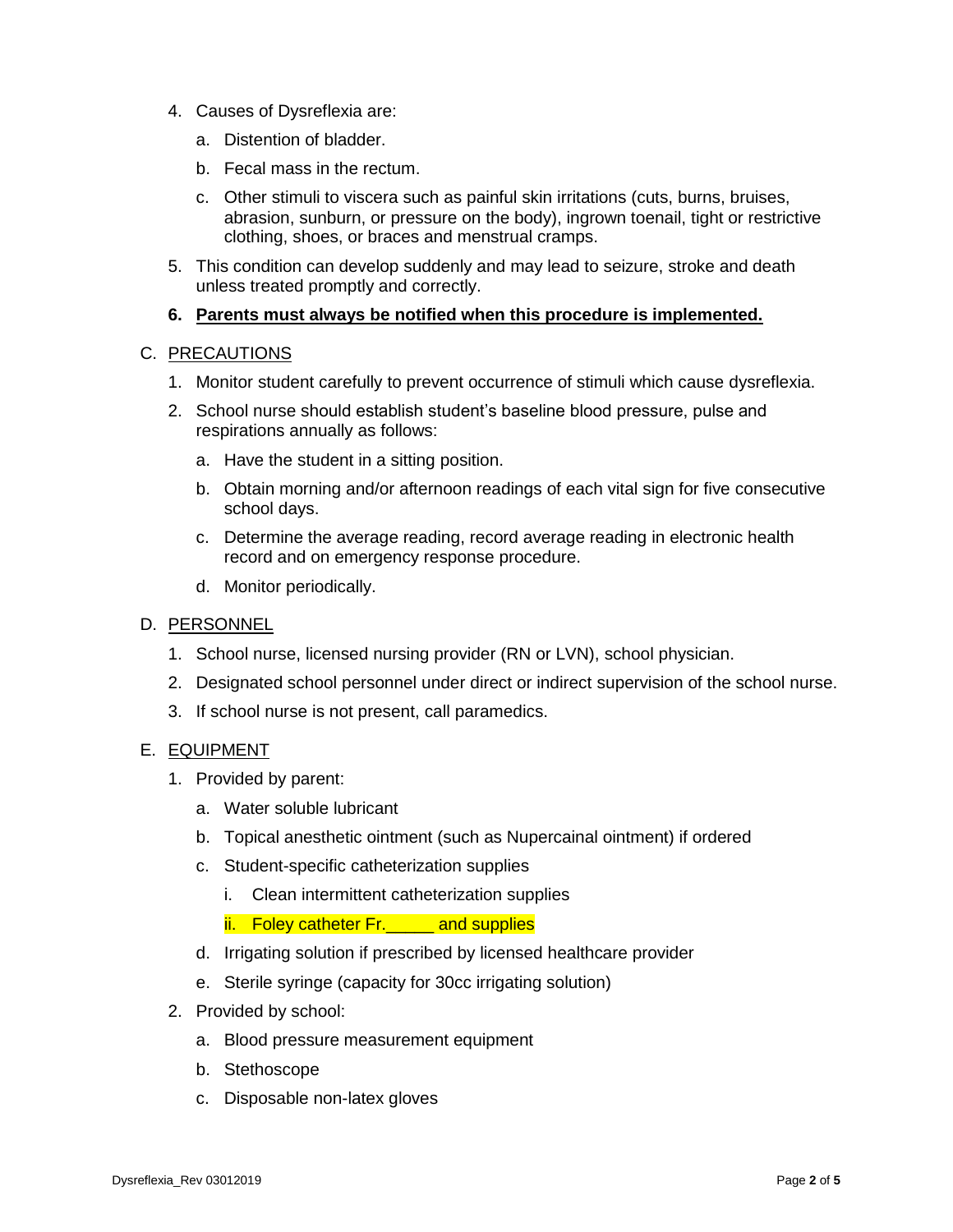- d. Plastic bag for disposal of waste
- e. Container for collecting and measuring urine or fecal matter

# II. PROCEDURE

| <b>ESSENTIAL STEPS</b> |                                                                                                                                                                                                                        | <b>KEY POINTS AND PRECAUTIONS</b>                                                                                                                                                                                                                                                                                        |
|------------------------|------------------------------------------------------------------------------------------------------------------------------------------------------------------------------------------------------------------------|--------------------------------------------------------------------------------------------------------------------------------------------------------------------------------------------------------------------------------------------------------------------------------------------------------------------------|
|                        | 1. Determine whether student has symptoms<br>of dysreflexia. Take student's blood<br>pressure.<br>DO NOT LEAVE STUDENT ALONE IF<br>DYREFLEXIA IS SUSPECTED.                                                            | Signs & Symptoms:<br>Elevated blood pressure, pounding headache,<br>bradycardia (slow heartbeat), cardiac<br>arrhythmias (irregular heartbeats), profuse<br>sweating, goose bumps, flushing/blotching of<br>skin, blurred vision, sees spots, nasal<br>congestion, anxiety/apprehension,<br>nausea/abdominal discomfort. |
|                        | 2. Call for school nurse and/or designated<br>staff to help. If school nurse is not<br>available, call 911.                                                                                                            |                                                                                                                                                                                                                                                                                                                          |
| 3.                     | If blood pressure is above ______, instruct<br>designated staff to call 911 emergency<br>services for immediate transport to<br>emergency care facility. Inform paramedics<br>that autonomic dysreflexia is suspected. | Specific level of emergent blood pressure is<br>determined by age (15-20 mm Hg above<br>baseline).                                                                                                                                                                                                                       |
|                        | 4. Stay calm and provide calming measures<br>for the student. Place student in an upright<br>sitting position. Remove abdominal binder<br>or restrictive clothing.                                                     | Placing student in upright position allows the<br>blood to pool in the lower extremities, reducing<br>blood pressure.                                                                                                                                                                                                    |
|                        | 5. Monitor blood pressure every 3-5 minutes.<br>Record time and reading each time blood<br>pressure is taken.                                                                                                          | Record on Autonomic Dysreflexia<br>Management Log.                                                                                                                                                                                                                                                                       |
|                        | 6. Check for irritating stimulus:<br>a. Check clothing for wrinkles<br>Male student: ascertain position of<br>scrotum.<br>Female student: inquire about<br>$\bullet$<br>menstrual cycle.                               | Episode may be precipitated by an irritating<br>stimulus:<br>• Many wrinkles on clothing can cause<br>pressure which may lead to an autonomic<br>reaction.<br>• Pressure on scrotum or menstrual<br>cramping may cause an autonomic<br>reaction.                                                                         |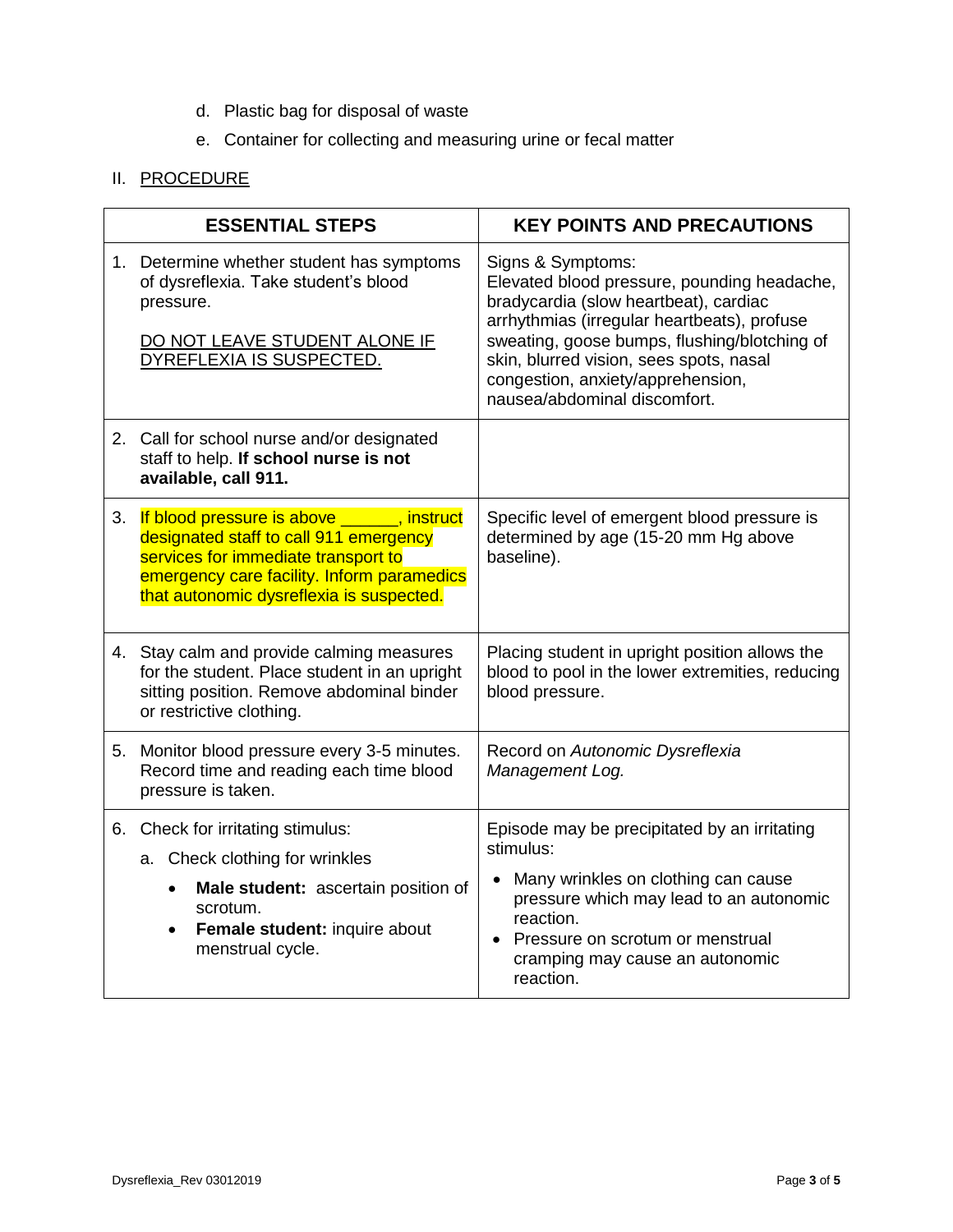| <b>ESSENTIAL STEPS</b>                                                                                                                                                                                                                                                                                     | <b>KEY POINTS AND PRECAUTIONS</b>                                                                                                                                                                                                                                                                                                                                                     |
|------------------------------------------------------------------------------------------------------------------------------------------------------------------------------------------------------------------------------------------------------------------------------------------------------------|---------------------------------------------------------------------------------------------------------------------------------------------------------------------------------------------------------------------------------------------------------------------------------------------------------------------------------------------------------------------------------------|
| 7. If authorized, clean intermittent<br>catheterization maybe performed to relieve<br>possible bladder distention.<br>If topical anesthetic gel is ordered, clean<br>intermittent catheterization is performed by<br>licensed nurse only.<br>Follow licensed nurse's direction.                            | Do not force catheter. Measure output.<br>Have designated staff assist with blood<br>$\bullet$<br>pressure monitoring while preparing for<br>and attempting catheterization.<br>Stop catheterization if this stimulation<br>causes a marked increase in blood<br>pressure.<br>• Drain bladder gradually 400-500 cc at a<br>time. Wait 10 minutes between each<br>subsequent drainage. |
| If catheterization or other interventions to<br>8.<br>eliminate stimulus are successful and<br>blood pressure decreases to normal range,<br>monitor student closely for at least 3-4<br>hours.<br>Observe for return of signs and<br>$\bullet$<br>symptoms.<br>Take blood pressure every 30-60<br>minutes. | Licensed nurse may be authorized to provide<br>additional interventions and/or administer<br>prescribed medication.<br>Stay in contact with school nurse for continued<br>direction.                                                                                                                                                                                                  |
| If bladder is empty and symptoms have not<br>9.<br>subsided, student may have a full fecal<br>impaction.                                                                                                                                                                                                   | This procedure requires an Individualized<br>Treatment Plan with specific orders from the<br>licensed healthcare provider.                                                                                                                                                                                                                                                            |
| 10. If no orders are received, CALL<br>PARAMEDICS.                                                                                                                                                                                                                                                         |                                                                                                                                                                                                                                                                                                                                                                                       |
| 11. Dispose of waste materials.                                                                                                                                                                                                                                                                            | Universal Precautions require that all waste<br>material be double bagged.                                                                                                                                                                                                                                                                                                            |
| 12. Remove gloves and wash hands.                                                                                                                                                                                                                                                                          |                                                                                                                                                                                                                                                                                                                                                                                       |
| 13. Notify parents.                                                                                                                                                                                                                                                                                        |                                                                                                                                                                                                                                                                                                                                                                                       |
| 14. Document procedure indicating:<br>Blood pressure, steps taken.<br>Amount of urine drained.<br>Response of student.                                                                                                                                                                                     | School Nurse to document on electronic<br>health record.                                                                                                                                                                                                                                                                                                                              |